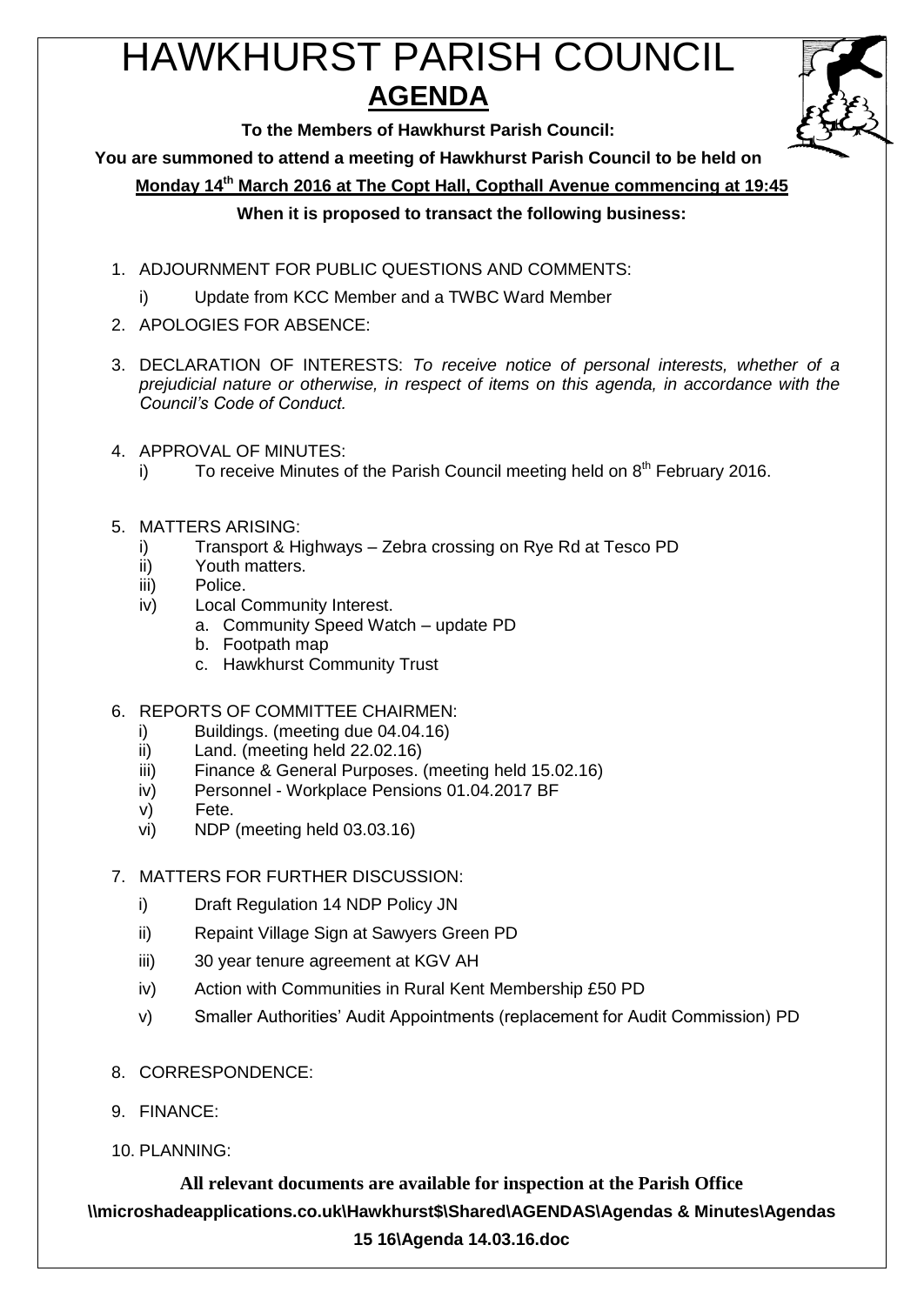# 11. BURIAL & MEMORIAL:

## 12. NOTES & INFORMATION:

#### 13. CONFIDENTIAL:

*Pursuant to section 1 (2) of the Public Bodies (Admission to Meetings) Act 1960 it is resolved that, because of the confidential nature of the business to be transacted, the public and the press leave the meeting during consideration of the following items:*

- i) Update on All Saints PDl
- 14. CLOSURE:

Nicole Malem, Clerk to the Parish Council

Agenda Item 8: Correspondence

|                | Date<br>Received | From                                                     | Subject                                                                                                                          |
|----------------|------------------|----------------------------------------------------------|----------------------------------------------------------------------------------------------------------------------------------|
|                |                  |                                                          |                                                                                                                                  |
| $\mathbf{1}$   | 08.02.2016       | <b>Local Government Boundary</b><br>Commission           | Electoral Review of Kent: Final Recommendations                                                                                  |
| $\overline{2}$ | 09.02.2016       | A resident                                               | CC letter to Conservation Officer re: blue plaque for<br>United Lawn Tennis Club, Hawkhurst                                      |
| 3              | 10.02.2016       | James Armstrong,<br>Waitrose                             | Confirmation that Waitrose is to acquire the<br>Budgens store in Rye Road.                                                       |
| 4              | 15.02.2016       | A resident                                               | CC email to KCC requiring action to reduce hedge<br>for pavement users at Fowlers Park, Rye Road.                                |
| 5              | 15.02.2016       | A resident                                               | Audruicq Foire Agricole de La Passion info                                                                                       |
| 6              | 16.02.2016       | Samaritans, Tunbridge<br>Wells                           | Appreciation for £100 donation from HPC.                                                                                         |
| $\overline{7}$ | 17.02.2016       | The Hop Pickers Line<br>Heritage Group                   | Acknowledges HPC's withdrawal from Hop Pickers<br>Line Heritage Group                                                            |
| 8              | 22.02.2016       | Chairman PD to KCC                                       | Concern at accidents at Gills Green on A229 and<br>enquiry re: plans to improve it up to Tubslake.                               |
| 9              | 26.02.2016       | <b>Hawkhurst Community</b><br>Hospital League of Friends | <b>Public Access Defibrillators</b>                                                                                              |
| 10             | 27.02.2016       | Sean Holden, KCC                                         | CC email to David Elliott TWBC re: a rubbish<br>tip/recycling centre in the Cranbrook Area                                       |
| 11             | 04.03.2016       | Kent County Playing Fields<br>Association                | Request for donation.                                                                                                            |
| 12             | 04.03.2016       | Jane Lynch, TWBC                                         | Reply to HPC on email to David Jukes about TWBC<br>Planning Officers and the responsibility to protect<br><b>High Weald AONB</b> |

# Agenda Item 9: Finance.

INCOME AND EXPENDITURE FEBUARY 2016

| Accounts for payment            | £ | 4,939.94   |
|---------------------------------|---|------------|
| Payment received                | £ | 6,031.82   |
| <b>Net Expenditure</b>          | £ | 1,091.88   |
| <b>Cambridge &amp; Counties</b> |   |            |
| Reserve                         | £ | 86,147.60  |
| <b>Lloyds Current</b>           | £ | 10,109.00  |
| <b>Lloyds Access Reserve</b>    | £ | 100,798.13 |
| <b>Petty Cash</b>               | £ | 159.67     |

**All relevant documents are available for inspection at the Parish Office \\microshadeapplications.co.uk\Hawkhurst\$\Shared\AGENDAS\Agendas & Minutes\Agendas** 

**15 16\Agenda 14.03.16.doc**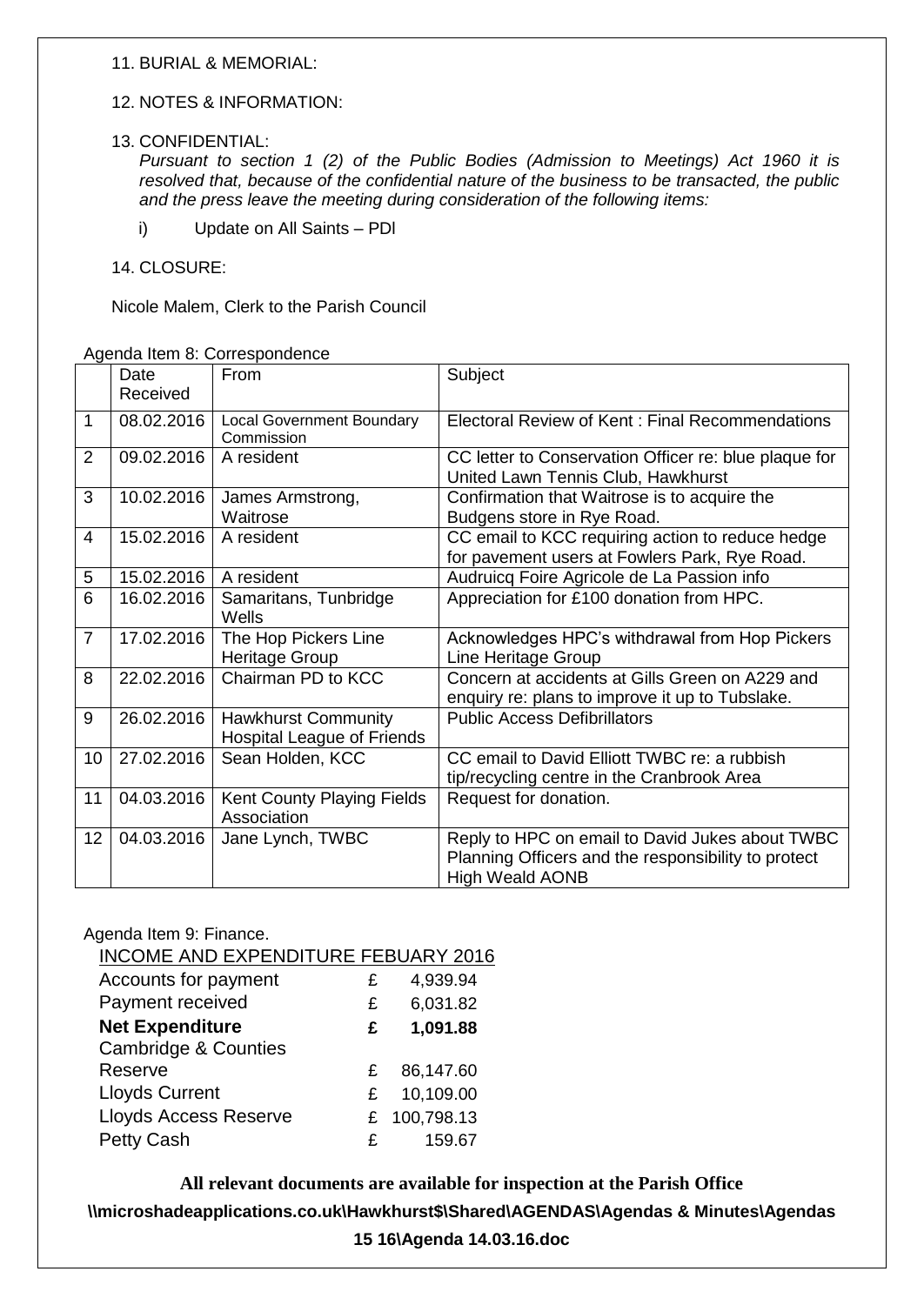9.1 Agreement to pay payments schedule.

9.2 Account reconciliation and petty cash check.

Agenda Item 10: Planning

10.1 Planning & Highways Information:

| Ref. No.                | Proposal                  | Location                | Comments                        |
|-------------------------|---------------------------|-------------------------|---------------------------------|
| <b>KCC</b>              | Closure for 3 days        | <b>Heartenoak Road</b>  | From 22 <sup>nd</sup> March     |
| <b>KCC</b>              | Closure for 7 days        | Conghurst Lane          | From 30 <sup>th</sup> March     |
| 16/501774/PAMEE         | Pre-Application           | All Saints Church       | Re: potential for conversion to |
|                         | Advice for HPC            |                         | a community centre              |
| 16/501561/NMA           | Change glazed             | Warrenden, Conghurst    | Non-material amendment          |
| ND.                     | extension to brick,       | Lane                    |                                 |
|                         | insert a window and       |                         |                                 |
|                         | move bi-fold doors to     |                         |                                 |
|                         | kitchen,                  |                         |                                 |
| 16/501104/COUNT         | Details of materials,     | AD Plant, Conghurst     | No Objections from TWBC         |
| Y                       | colours and finishes      | Farm, Conghurst Lane    | Planning Dept.                  |
|                         | of all structures         |                         |                                 |
|                         | associated with the       |                         |                                 |
|                         | dryer.                    |                         |                                 |
| <b>TPO</b><br>No.       | <b>Tree Protection</b>    | OS Plot 2074 High       | Dated 01.02.2016                |
| 5067/2015/TPO           | Order                     | <b>Street</b>           |                                 |
| <b>TWBC</b><br>Planning | Illuminated sign          | Freeman Forman High     | May require planning            |
| Enforcement             |                           | <b>Street</b>           | permission as within            |
|                         |                           |                         | conservation area               |
| Site<br>Allocations     | Consultation on           | <b>Hawkhurst Parish</b> | Runs 08.02.16 - 21.03.16        |
| <b>DPD</b>              | <b>TWBC Modifications</b> |                         |                                 |

10.2 Planning TWBC Approved:

| Ref                  | Proposal                                                                                                                                                                                  | Location                                                                | Comments/<br>Valid |
|----------------------|-------------------------------------------------------------------------------------------------------------------------------------------------------------------------------------------|-------------------------------------------------------------------------|--------------------|
| 15/509320/FULL       | Conversion of coach house to 2 units of<br>residential accommodation                                                                                                                      | The Studio (The<br>Coach House),<br>Collingwood House,<br>Hastings Road |                    |
| 15/509610/FULL       | Demolition of single garage and flat roof<br>addition; erection of 2 storey side extension<br>and alterations                                                                             | 6 Plum Tree<br>Cottages, Horns<br>Road                                  |                    |
| 16/500736/NMA<br>MD. | Non-material amendment to 15/509610/FULL<br>to make changes to approved internal<br>layout inclidung a smaller window and<br>French doors at the rear                                     | 6 Plum Tree<br>Cottages, Horns<br>Road                                  |                    |
| 15/508783/FULL       | Part retrospective construction of a<br>greenhouse in garden                                                                                                                              | Slip Mill Cottage,<br>Slip Mill Lane                                    |                    |
| 15/506074/LBC        | LBC for removal of timber windows and<br>replace with timber double glazed windows<br>with dummy sashes. Replace front door with<br>timber door and rear door with timber stable<br>door. | Lower Conghurst<br>Oast, Conghurst<br>Lane                              |                    |
| 15/509601/FULL       | Erection of single storey rear extension to                                                                                                                                               | 7 Highgate Hill                                                         |                    |

**All relevant documents are available for inspection at the Parish Office**

**\\microshadeapplications.co.uk\Hawkhurst\$\Shared\AGENDAS\Agendas & Minutes\Agendas** 

**15 16\Agenda 14.03.16.doc**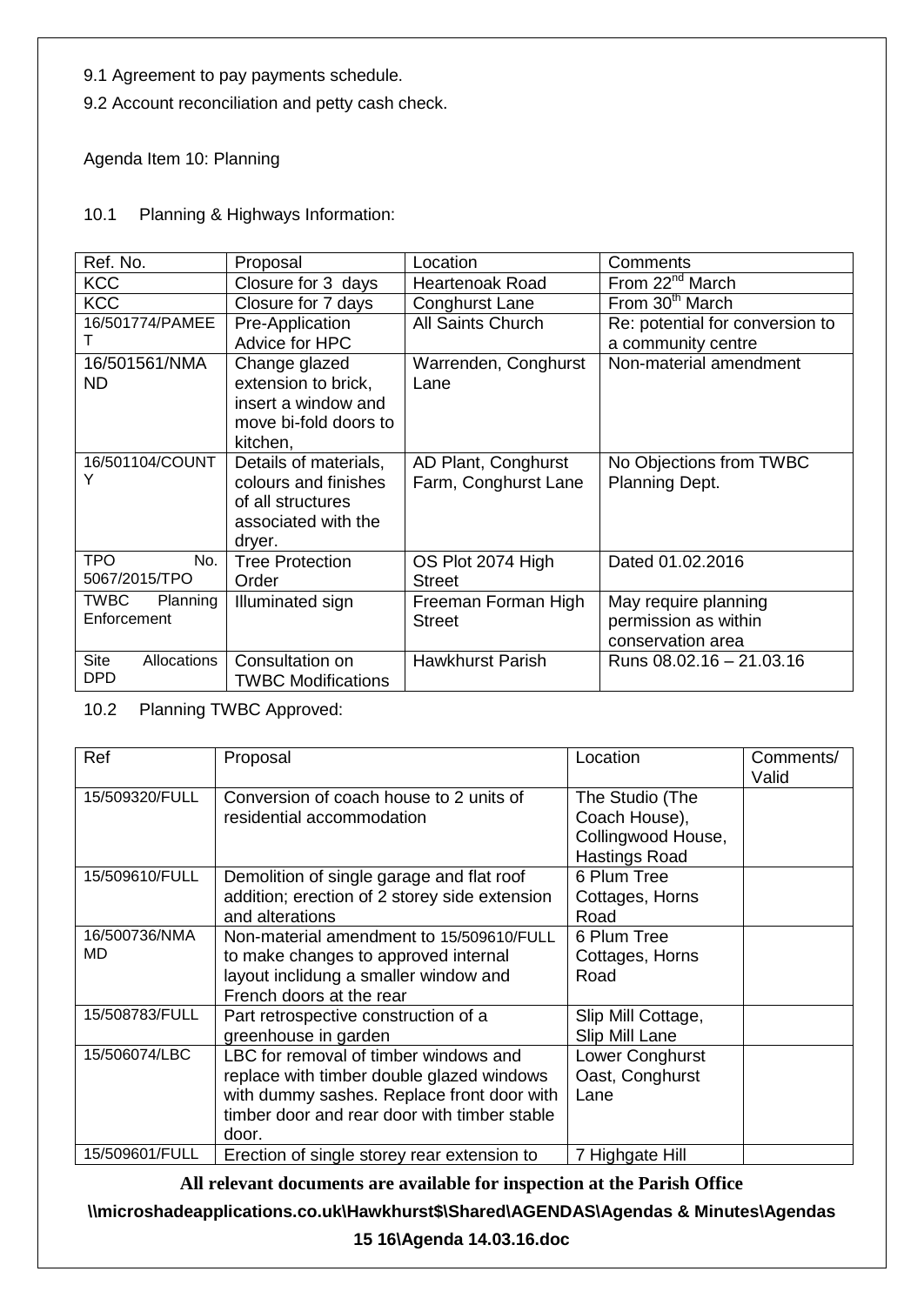|                 | form garden room, single storey side         |                        |
|-----------------|----------------------------------------------|------------------------|
|                 | extension and internal alterations.          |                        |
| 15/509949       | Redevelopment of site to provide 3           | Watkins &              |
|                 | dwellings comprising one bungalow and 2      | Doncaster,             |
|                 | chalet bungalows                             | <b>Conghurst Lane</b>  |
| 15/509898/FULL  | Replacement of fenestration to front         | Dunks Flats, Rye       |
| & 15/509895/LBC | elevation                                    | Road                   |
| 15/509800/FULL  | Replacement decking to rear of house with    | Bakery Cottage,        |
|                 | new, larger decking                          | <b>Winchester Road</b> |
| 15/510399/LBC   | LBC for stud partition wall in main room to  | 1 Crane House,         |
|                 | create separate bedroom and lounge.          | Northgrove Road        |
|                 | Doorway to kitchen to be added to stud wall  |                        |
|                 | between kitchen and hallway                  |                        |
| 15/509164/FULL  | Two storey side extension, loft conversion   | The Spinney, Rye       |
|                 | with dormer windows and rooflights           | Road                   |
| 15/510206/FULL  | Two storey rear extension including Juliette | The Coach House,       |
|                 | balcony                                      | Little Fowlers, Rye    |
|                 |                                              | Road                   |

| 10.3 Planning TWBC<br>Refused: |                                                                                                                            |                                                                   |                                                                                                                                                                       |  |  |
|--------------------------------|----------------------------------------------------------------------------------------------------------------------------|-------------------------------------------------------------------|-----------------------------------------------------------------------------------------------------------------------------------------------------------------------|--|--|
| Ref. No.                       | Proposal                                                                                                                   | Location                                                          | Comments/Valid                                                                                                                                                        |  |  |
| 15/510248/LBC                  | Extension of hall into inner<br>courtyard, removal of<br>kitchen/dining room wall<br>and new window and door<br>to kitchen | Home Farm, Water Lane                                             | Harmful to special character and<br>appearance of Listed Building;<br>insufficient information on fabric<br>of internal wall, hence on the<br>impact on the building. |  |  |
| 15/505395/FULL                 | Retrospective application<br>for change of use of<br>industrial units to dog<br>daycare and training.                      | Units 5 and 7 Springfield<br>Industrial Estate,<br>Cranbrook Road | Noise generated would result in<br>an unacceptable impact on<br>residential amenity of nearby<br>occupiers.                                                           |  |  |

10.4 Planning Applications received:

|               | io. Thammly replications received.<br>Nu   Application No | <b>Proposal</b>                                                                                                                                                                         | <b>Location</b>                             | <b>Comments</b> |
|---------------|-----------------------------------------------------------|-----------------------------------------------------------------------------------------------------------------------------------------------------------------------------------------|---------------------------------------------|-----------------|
| $\mathsf{mb}$ |                                                           |                                                                                                                                                                                         |                                             |                 |
| er            |                                                           |                                                                                                                                                                                         |                                             |                 |
|               | 88 16/500307/FULL                                         | Internal Alterations, extension to garage,<br>demolition of lean-to and extension to<br>kitchen                                                                                         | Woodsden Oast, Water<br>Lane                |                 |
|               | 89 16/500500/FULL                                         | Erection of a single storey side extension<br>with a velux window and alterations to<br>fenestration.                                                                                   | Hedges, Hensil Lane                         |                 |
|               | 90 16/500797/FULL                                         | Demolition of existing buildings and<br>structures and erection of 16 residential<br>units together with associated works                                                               | Woodham Hall, Rye<br>Road                   |                 |
|               | 91 16/500695/FULL                                         | Demolition of existing detached garage<br>and erection of ancillary guest<br>accommodation. Alterations to existing<br>driveway with extension of dropped kerb<br>to front of property. | The Coach House,<br><b>Mercers</b>          |                 |
|               | 92 16/501056/FULL                                         | Erection of a single storey rear extension                                                                                                                                              | Somerby, Rye Road                           |                 |
|               | 93 16/501203/FULL                                         | Variation of Conditions 2 and 9<br>(15/509949/FULL erection of 3 dwellings)<br>re: windows first and ground floor on<br>House type A                                                    | Watkins and<br>Doncaster, Conghurst<br>Lane |                 |
|               | 94 16/500944/FULL                                         | Variation of conditions 2 and 7<br>(14/506521/FULL erection of<br>dwellinghouse) to replace brick with<br>weatherboarding, tile roof with slate and                                     | Crofton House, The<br>Moor                  |                 |

**All relevant documents are available for inspection at the Parish Office**

**\\microshadeapplications.co.uk\Hawkhurst\$\Shared\AGENDAS\Agendas & Minutes\Agendas** 

**15 16\Agenda 14.03.16.doc**